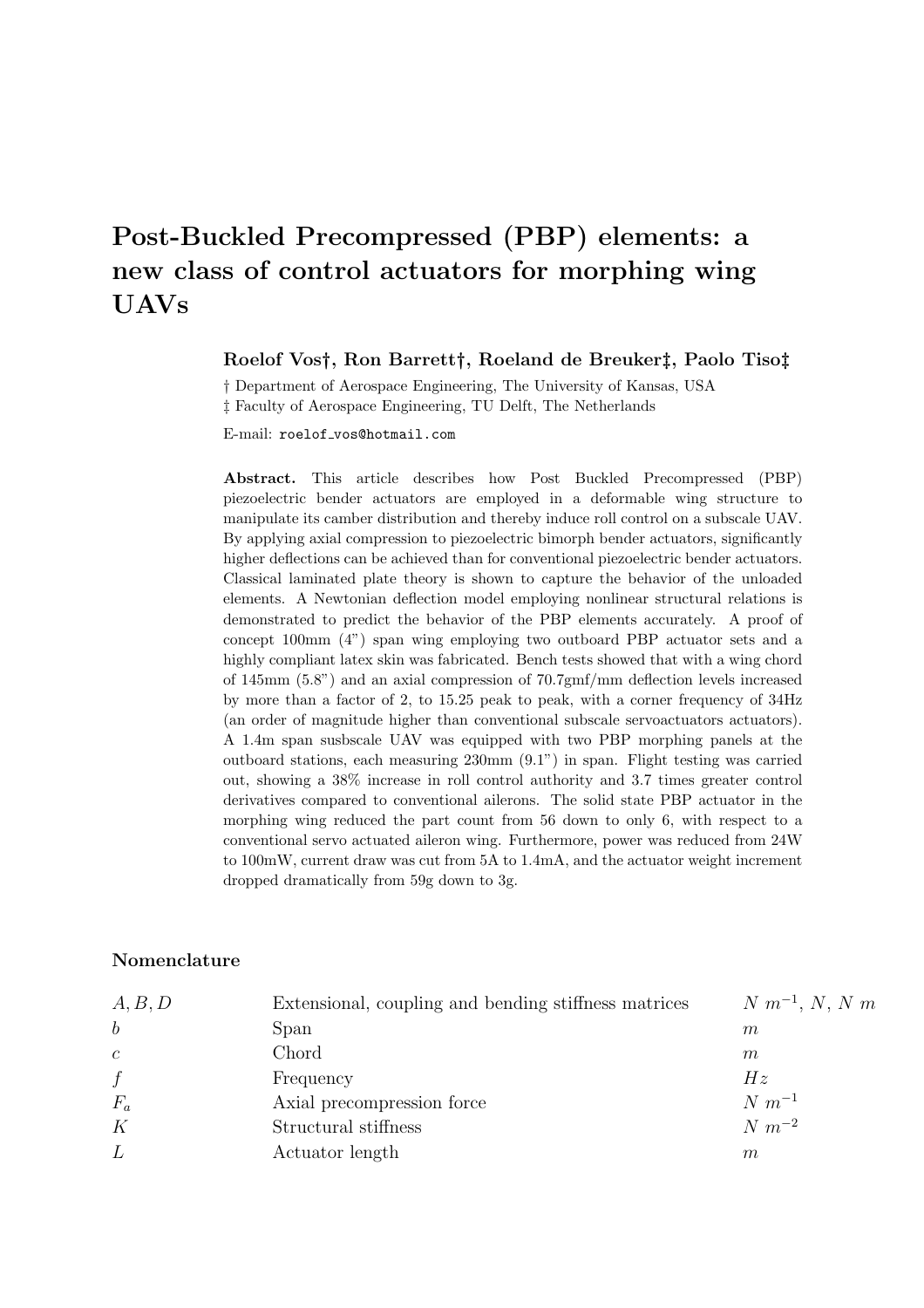| M | Applied moment vector | $N m m^{-1}$ |
|---|-----------------------|--------------|
| N | Applied force vector  | $N m^{-1}$   |
| ŧ | Thickness             | $\,m$        |

# Greek symbols

| $\delta$   | PBP beam angle           | deg           |
|------------|--------------------------|---------------|
| $\delta_0$ | Trailing-edge deflection | deg           |
| $\epsilon$ | Normal strain            |               |
| $\kappa$   | Curvature                | $deg\ m^{-1}$ |
| $\Lambda$  | Virgin actuator strain   |               |
| $\sigma$   | Normal stress            | $N m^{-2}$    |
| $\omega_n$ | Natural frequency        | $\,s^{-1}\,$  |
| $\theta$   | End rotation             | deg           |
| $\Theta$   | Normalized end rotation  |               |
| $\varphi$  | Deviation angle          | deq           |

## Subscripts

| $\alpha$       | Actuator             |
|----------------|----------------------|
| h              | Bonding layer        |
| ex             | External             |
| L              | Laminate, lower skin |
| sp             | Spring               |
| $\overline{t}$ | Thermal              |
| u              | Upper skin           |

## Abbreviations

| <b>CLPT</b> | Classical Laminated Plate Theory |
|-------------|----------------------------------|
| <b>LNPS</b> | Low Net Passive Stiffness        |
| <b>PBP</b>  | Post-Buckled Precompressed       |
| <b>PZT</b>  | Lead Titanate Zirconate          |
| <b>UAV</b>  | Uninhabited Aerial Vehicle       |
| <b>ZNPS</b> | Zero Net Passive Stiffness       |

# 1. Introduction

For more than ten years adaptive structures have been used to improve flight control on uninhabited aircraft. These research projects have lead to practical, flightworthy,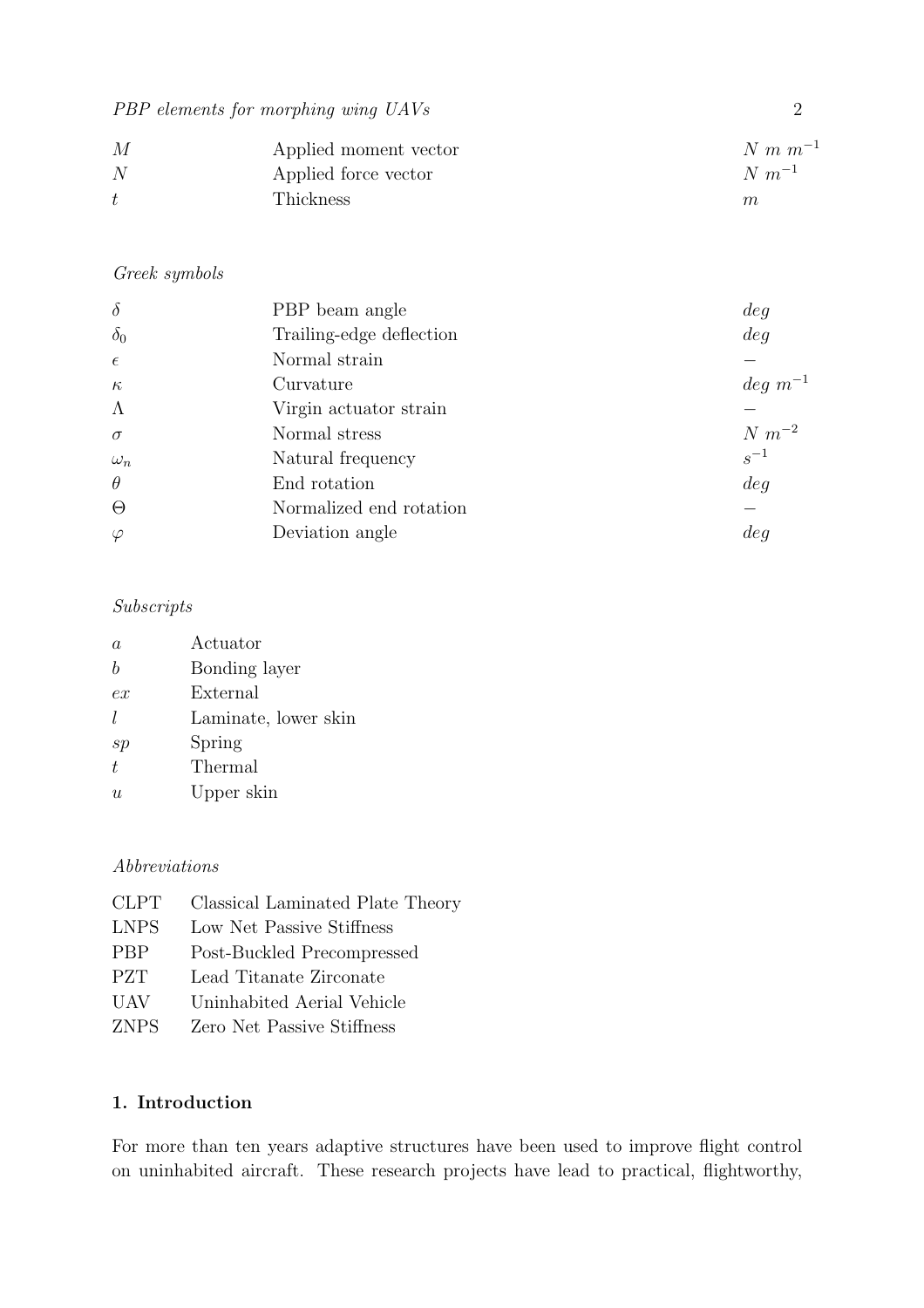and ultimately, fielded active wings, solid state flap mechanisms and solid state rotors. These designs were all demonstrated in bench tests, wind tunnel tests and eventually in flight.[1, 2, 3, 4, 5, 6, 7] In 1996 a rotary wing UAV showed that flight control weight could be cut with 40% while decreasing both power consumption and drag simultaneously.[8, 9] In 2000 it was shown that by using shape-memory-alloy filaments the pitch of the individual wings could be altered, thereby generating large control forces.[10] An important disadvantage however, was the increase in power consumption by a factor of two compared to conventional electromechanical actuators.

Instead of employing rigid lifting surface deflections or wing pitch control, it is possible to use compliant materials to deform a wing structure. In the past, different approaches were taken to induce structural deformations of wing structures: active wing twist, leading edge deformation or camber variations.[11] Each of these approaches was shown to work quite well for membrane wing UAVs; conventional wing structures employing ribs and spars often result in much higher net passive stiffnesses in all modes. To manipulate deformation in such a wing for flight control, the inherent stiffness of the structure has to be overcome while the airloads must be accommodated. To this extent, a compliant structure can be designed which minimizes the amount of energy invested in straining the passive structure.

Accordingly, adaptive structures with integrated actuators in net compliant structures are ideally suited to the task. To avoid large power consumption, piezoelectric materials are typically more advantageous than many other classes of adaptive materials especially including shape-memory-alloys. However, traditional actuator schemes for piezoelectric actuators tend to trade force at the expense of deflection or deflection at the expense of force, generally leading to a loss in work, an increase in complexity and a weight penalty.

To avoid these disadvantages, a new class of piezoelectric elements called Post-Buckled Precompressed (PBP) actuators were conceived, which increased both deflection and force simultaneously. [12, 13, 14] The force produced by a conventional piezoelectric actuator can be expressed as:  $F_{piezo} = K\Delta x$ , where  $F_{piezo}$  fights against a comparably high stiffness of the structure, K, resulting in a relatively small  $\Delta x$ . The PBP actuator on the other hand relies on a Low Net Passive Stiffness (LNPS) or even a Zero Net Passive Stiffness (ZNPS) of the structure and works on a fundamentally different principle:  $F_{piezo} = (K - K_{sp})\Delta x$ . Where  $K_{sp}$  is a negative spring rate mechanism and approaches K, thereby increasing deflections for a given force level. [15, 16, 17, 18, 19, 20]

The PBP principle was first demonstrated in the late 1990's by applying an axial compression force close to the buckling load of a piezoelectric (PZT) bender actuator thereby reducing the net passive stiffness of the structure. It was shown that the energy conversion efficiency was higher for the PBP element than the conversion efficiency of the raw piezoelectric material itself. While most PZT elements are only 30 - 80% efficient, it was demonstrated that it is possible to get close to  $100\%$  efficiency. [21, 22] Although originally these enhanced-performance actuators were employed as electrical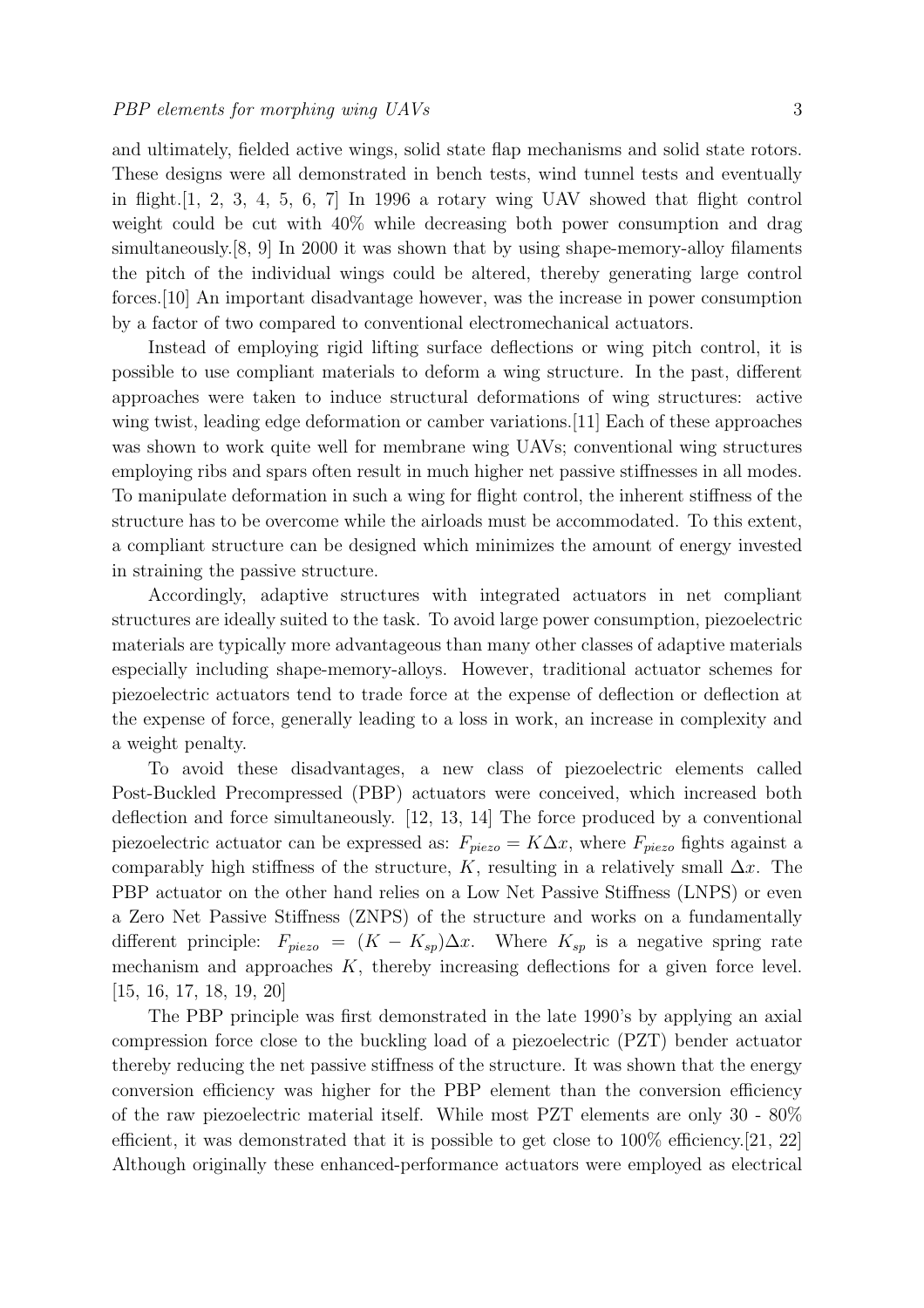transformer mechanisms (Ref. [21]), it was shown that subscale UAVs could greatly benefit from their advantages over conventional actuators. Extensive tests showed that a compressive force close to the buckling load of the PZT elements could increase free deflections up to a factor of four.[13, 14]

Structural modeling of PPB elements has been successfully done analytically, semianalytically and by finite element analysis. Although finite element methods are widely used (Ref. [23, 24]), they can become computationally expensive and might prove challenging if used in combination with optimization routines and sensitivity analyses. Semi-analytic models based on a Rayleigh-Ritz approach were shown to be beneficial when relatively complicated boundary conditions applied. [25] Closed form solutions were conceived for compressed beams in simply supported configurations.[13, 14] These solutions are now expanded to cantilevered beams that experience more complex boundary conditions.

This article presents this new class of flight control actuators as integrated into a flexible wing, allowing it to be deformed ('morph') upon actuation. By using PBP actuators the aim was to reduce weight, complexity and power consumption with respect to conventional actuators, while increasing control bandwidth and control authority.

#### 2. Actuator Arrangement and Analytical Modeling

To model the behavior of a free (not axially compressed) piezoelectric bender element classical laminated plate theory (CLPT) has proven successful.[2, 6] The laminate of the bimorph PZT bender element consists of an aluminum substrate  $(t=0.0768$ mm) with two symmetric PZT 5A sheets  $(t=0.191 \text{mm})$  attached at either side (bonding layer thicknesses of 0.031mm). The mismatch in coefficient of thermal expansion between the PZT and the aluminum substrate induces in-plane compression in the tensionsensitive piezoceramic elements when cured at elevated temperatures and brought back to operational temperature. The resultant forces and moments in the laminate are obtained by integrating the stress over the thickness of the laminate (Eqn. 4.14, [26]).

$$
N = \int \sigma dz \qquad M = \int \sigma z dz \tag{1}
$$

The forces and moments in equation (1) can be sub-categorized as actuator in-plane forces and moments  $(a)$ , external forces and moments  $(ex)$  and forces and moments due to a mismatch in coefficients of thermal expansion  $(t)$ . These factors induce in-plane laminate strains,  $\epsilon$  and out-of-plane curvatures,  $\kappa$  [13].

$$
\left(\begin{array}{c}N\\M\end{array}\right)_a + \left(\begin{array}{c}N\\M\end{array}\right)_{ex} + \left(\begin{array}{c}N\\M\end{array}\right)_t = \left[\begin{array}{cc}A & B\\B & D\end{array}\right]_l \left(\begin{array}{c}\epsilon\\ \kappa\end{array}\right)_l \tag{2}
$$

Because the curvature of the laminate is investigated, thermally induced strains can be omitted because they are balanced about the through-thickness axis of symmetry. By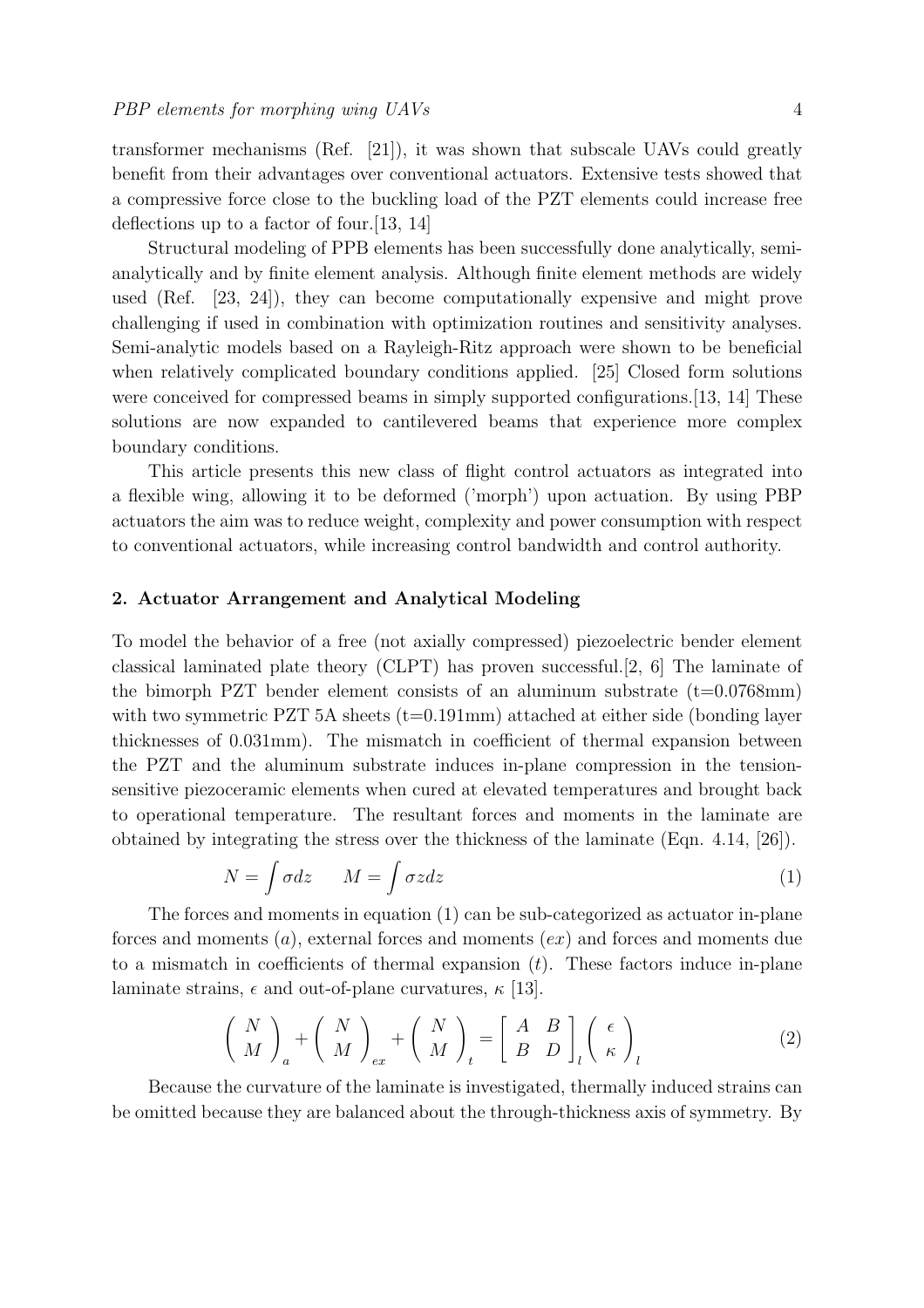ignoring external forces and moments (the element is free to move) equation 2 reduces to: "  $\overline{a}$ !<br>. .<br> $^{\circ}$  $\overline{a}$ !<br>.

$$
\left[\begin{array}{cc} A & B \\ B & D \end{array}\right]_a \left(\begin{array}{c} \Lambda \\ 0 \end{array}\right)_a = \left[\begin{array}{cc} A & B \\ B & D \end{array}\right]_l \left(\begin{array}{c} \epsilon \\ \kappa \end{array}\right)_l \tag{3}
$$

Remembering that  $\Lambda$  represents the strain in the piezoelectric elements, equation (3) shows how the in-plane strain  $(\epsilon)$  and the curvature  $(\kappa)$  of the laminate (l) are related to the free strain of the actuator  $(a)$ . Since this laminate is symmetric in both material and geometrical properties with respect to the midplane of the laminate, the coupling stiffness,  $B_l$ , become zero (section 4.3.2 in Ref. 26). Applying this to equation (3) the curvature of the laminate can be directly coupled to the strain,  $\Lambda$ , in the actuators (Eqn. 4 in Ref. 13):

$$
\kappa = \frac{B_a}{D_l} \Lambda \tag{4}
$$

In the PBP configuration, bending imperfections in the laminate that are introduced by the piezoelectric strain, Λ, are effectively magnified by an axial force. The PBP actuator that was used in the morphing wing configuration can be modeled as a cantilevered Euler beam which is axially compressed by a force,  $F_a$ . The force is applied at the tip of the actuator and acts at an angle  $\varphi$  with respect to the x-axis. Figure 1 shows a schematic representation of the axially compressed PBP element.



Figure 1. Terms and conventions for analysis of the PBP actuator in cantilevered configuration.

In Figure 1, it is assumed that the element is only loaded in pure bending and that the rotations are comperatively small  $( $15^{\circ}$ ). This is both to maintain small$ angle assumptions (prevent nonlinearities) and to avoid non-Eulerian beam effects. The normal strain in the laminate at any distance  $\gamma$  from the neutral axis through its thickness is expressed as:

$$
\epsilon = \frac{y \mathrm{d}\delta}{\mathrm{d}s} = \frac{\sigma}{E}.\tag{5}
$$

For a beam element in pure bending the following holds:

$$
\sigma = \frac{My}{I}.\tag{6}
$$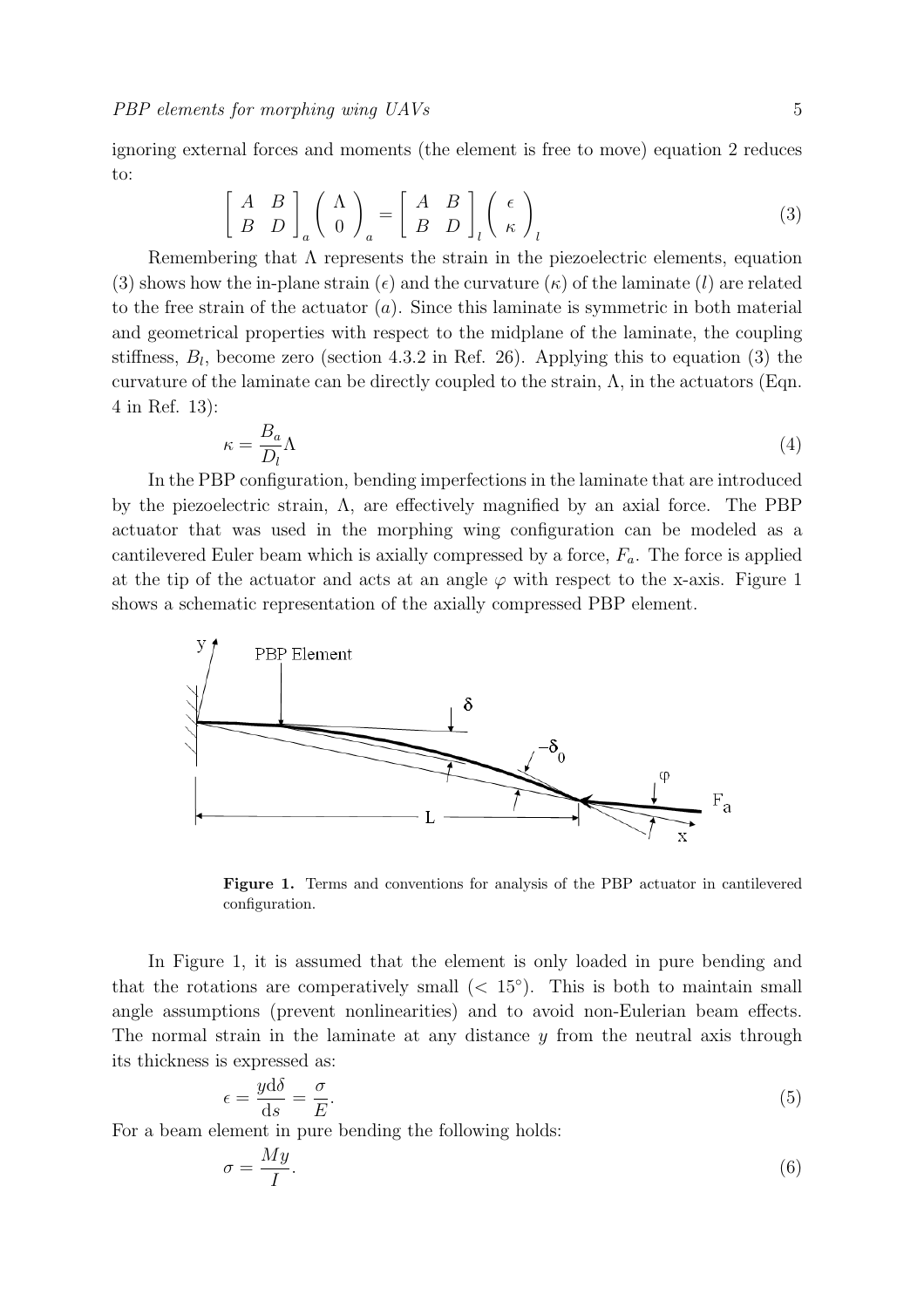Combining equations (5) and (6) and inserting CLPT conventions and terminology the following can be obtained:

$$
\frac{y\mathrm{d}\delta}{\mathrm{d}s} = \frac{My}{D_l b}.\tag{7}
$$

The moment that is externally applied results from the compressive force,  $F_a$ :

$$
M = F_a((x - L)\sin\varphi - y\cos\varphi). \tag{8}
$$

Inserting this in equation 7 results in:

$$
\frac{\mathrm{d}\delta}{\mathrm{d}s} = \frac{F_a((x - L)\sin\varphi - y\cos\varphi)}{D_l b}.\tag{9}
$$

Differentiating equation 9 to  $s$ :

$$
\frac{\mathrm{d}^2 \delta}{\mathrm{d}s^2} = \frac{F_a(\cos \delta \sin \varphi - \sin \delta \cos \varphi)}{D_l b}.
$$
\n(10)

Multiplying through by integration factor  $2d\delta/ds$ :

$$
2\frac{\mathrm{d}\delta}{\mathrm{d}s}\frac{\mathrm{d}^2\delta}{\mathrm{d}s^2} = 2\frac{F_a(\cos\delta\sin\varphi - \sin\delta\cos\varphi)}{D_l b}\frac{\mathrm{d}\delta}{\mathrm{d}s}.\tag{11}
$$

Integrating equation 11 with respect to s:

$$
\left(\frac{\mathrm{d}\delta}{\mathrm{d}s}\right)^2 = 2\frac{F_a(\sin\delta\sin\varphi + \cos\delta\cos\varphi)}{D_l b} + a.\tag{12}
$$

At  $x = L$  and  $y = 0$  the compressive force creates no moment, so the curvature is determined solely by the curvature induced by the piezoelectric elements:  $(d\delta/ds)_{x=L}$  $\kappa$  and  $\delta_{x=L} = -\delta_0$ . The integration constant, a, can then be calculated:

$$
a = \kappa^2 - 2 \frac{F_a(\cos \delta_0 \cos \varphi - \sin \delta_0 \sin \varphi)}{D_l b}.
$$
\n(13)

Substituting equation 13 in equation 12:

$$
\left(\frac{\mathrm{d}\delta}{\mathrm{d}s}\right)^2 = \frac{2F_a}{D_l b} \left[ (\sin\delta + \sin\delta_0) \sin\varphi + (\cos\delta - \cos\delta_0) \cos\varphi \right] + \kappa^2. \tag{14}
$$

Considering the negative root, because  $d\delta$  is always negative, the following follows:

$$
\frac{d\delta}{ds} = -\sqrt{\frac{2F_a}{D_l b}} \sqrt{\left(\sin \delta + \sin \delta_0\right) \sin \varphi + \left(\cos \delta - \cos \delta_0\right) \cos \varphi + \frac{\kappa^2 D_l b}{2F_a}}.\tag{15}
$$

Integrating both sides:

$$
\int_0^L \sqrt{\frac{2F_a}{D_l b}} ds = \int_{-\delta_0}^{\delta_0} \frac{d\delta}{\sqrt{(\sin \delta + \sin \delta_0) \sin \varphi + (\cos \delta - \cos \delta_0) \cos \varphi + \frac{\kappa^2 D_l b}{2F_a}}} \cdot (16)
$$

Combining equation 17 with equation 4 results in a unique closed form solution for the deflection,  $\delta_0$ , for each combination of  $F_a$  and  $\Lambda$ :

$$
\int_0^L \sqrt{\frac{2F_a}{D_l b}} ds = \int_{-\delta_0}^{\delta_0} \frac{d\delta}{\sqrt{(\sin \delta + \sin \delta_0) \sin \varphi + (\cos \delta - \cos \delta_0) \cos \varphi + \frac{(B_a \Lambda)^2 b}{2D_l F_a}}}.
$$
(17)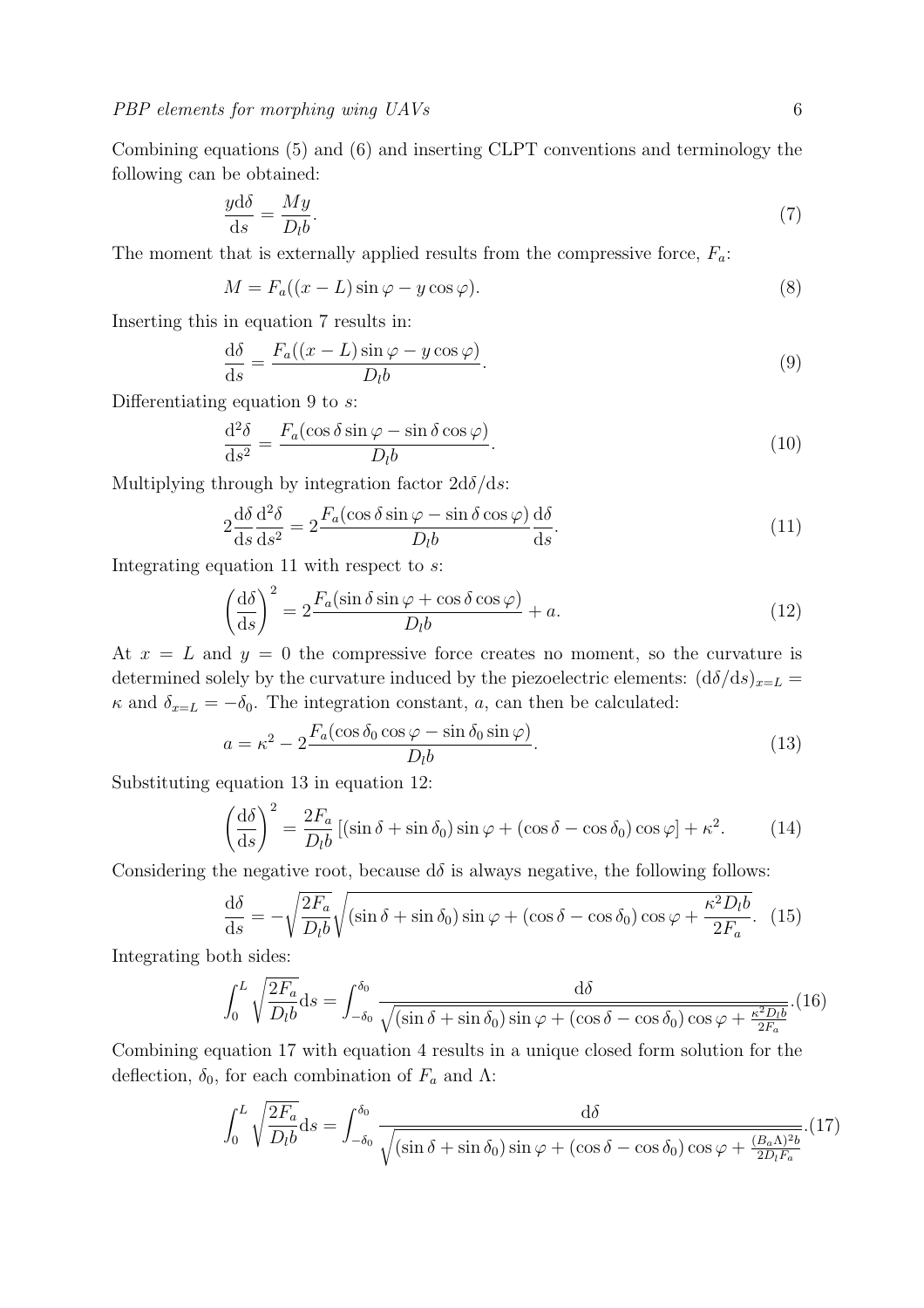## 3. Actuator Design and Integration

#### 3.1. Overall Design

The objectives for this morphing wing study were to: decrease total aircraft operational empty weight, reduce power consumption, drag, part count and minimize costs. From a performance point of view, a high break frequency and a low drag were desired. These requirements drove the design of the morphing wing panels based on PBP actuators used in place of ailerons on 1.4m (55") span UAV.

A modified D-spar formed the airfoil curvature over the first 30% of the NACA 0012 airfoil which was the section chosen for the morphing wing panels. Connected to this tapered D-beam at the 40% chord were the PBP actuators which extended to the trailing edge at the 98% chord. A highly compliant skin tube was stretched chordwise over the airfoil. The skin was made of natural rubber and made contact with the rigid part of the structure at the thickest point of the D-spar and at the trailing edge. By applying an electric field to the PBP elements, the trailing edge was forced to deflect downward which induced a change in camber as well as in thickness distribution of the airfoil (see Figure 2). It was this change in airfoil geometry that could alter the local aerodynamic loading of the wing and could be used to generate rolling moments.



Figure 2. Change in airfoil camber due to PBP actuation.

The deformable airfoil was converted into a three dimensional wing panel design that was to be positioned at the outboard stations of a 1.4m span wing. Each of the morphing panels measured 230mm (9.1") in width and 145mm (5.7") in chord. In total, 32% of the wing span could be actively deformed via the PBP actuators. To transfer all the loads from the skin to the static part of the wing, a carbon D-spar was designed. The D-spar was intended to give rigidity to the structure in both bending and torsion. Figure 3 shows the design of the deformable part of the wing. In compliance with the requirement of low complexity, the number of parts for this wing panel amounted to only six: three actuator elements, a torque box, a trailing edge stiffener and the highly compliant skin.

In this design, the rubber skin was taut so as to apply an axial force on the PBP actuator elements. The rubber skin (with an initial length of  $51 \text{mm}$   $(2.0")$ ) was strained 200% to span the perimeter of the airfoil. Where strain was defined to be  $\epsilon = (\Delta x/L)$ ,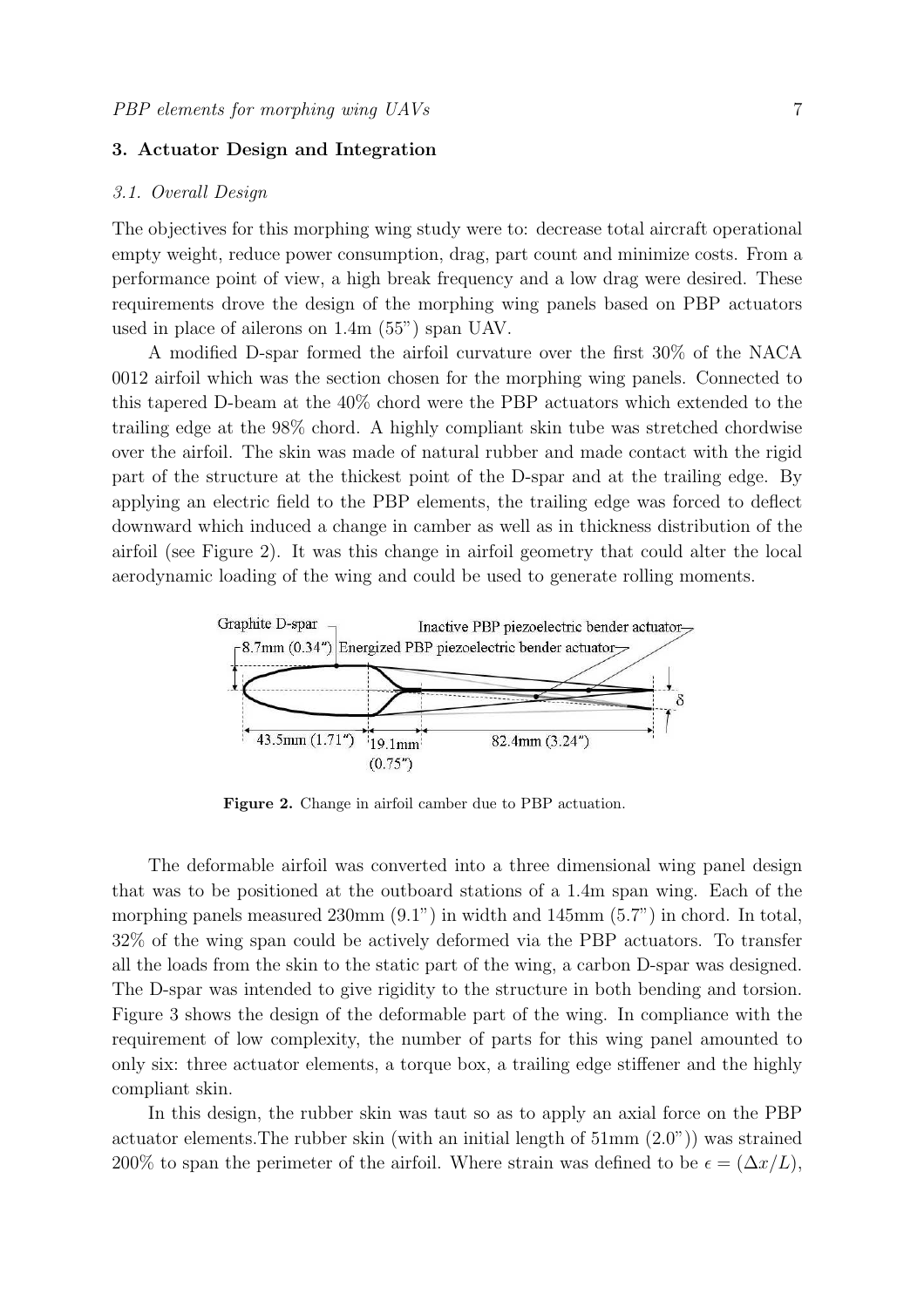

Figure 3. Design of morphing wing panel.

 $\Delta x$  being the amount of extension and L being the initial length. At 200% strain the skin exerted a force per unit width of 16.91gmf/mm. This force acted over the entire span of the morphing panel  $(b_m=230\text{mm})$ . The trailing edge stiffener distributed this load equally over the three PBP actuators that together spanned 55mm. Accordingly, the total axial force applied to each actuator per unit actuator width was 70.7gmf/mm.

In the neutral position the skin applied an axial force that was aligned with the neutral line of the actuator ( $\varphi = 0$ ). Upon actuation, the resultant of the forces generated by the upper and lower skin did not coincide with the x-axis anymore  $(\varphi \neq 0)$ . Assuming that deflections were small  $(\sin \delta_0 \simeq \delta_0, \cos \delta_0 \simeq 1)$ , the angle  $\varphi$  was determined as follows:

$$
\varphi = \frac{1}{2} \left( \frac{L\delta_0 + y_u}{x_u - L} + \frac{L\delta_0 + y_l}{x_l - L} \right) + \delta_0; \tag{18}
$$

where  $(x_u, y_u)$  were the attachment coordinates of the upper skin and  $(x_l, y_l)$  were the attachment coordinates of the lower skin.

Apart from exerting an axial force on the PBP actuators, the skin also functioned as an aerodynamic surface. Due to the relatively high tension in the skin, the out of plane displacement of the skin due to the pressure distribution was assumed to be small.

#### 3.2. PBP Morphing Wing Test Article Fabrication

For the skin, natural rubber (latex) was chosen, because it was easy to purchase, inexpensive and came in different thicknesses. The thickness, in combination with the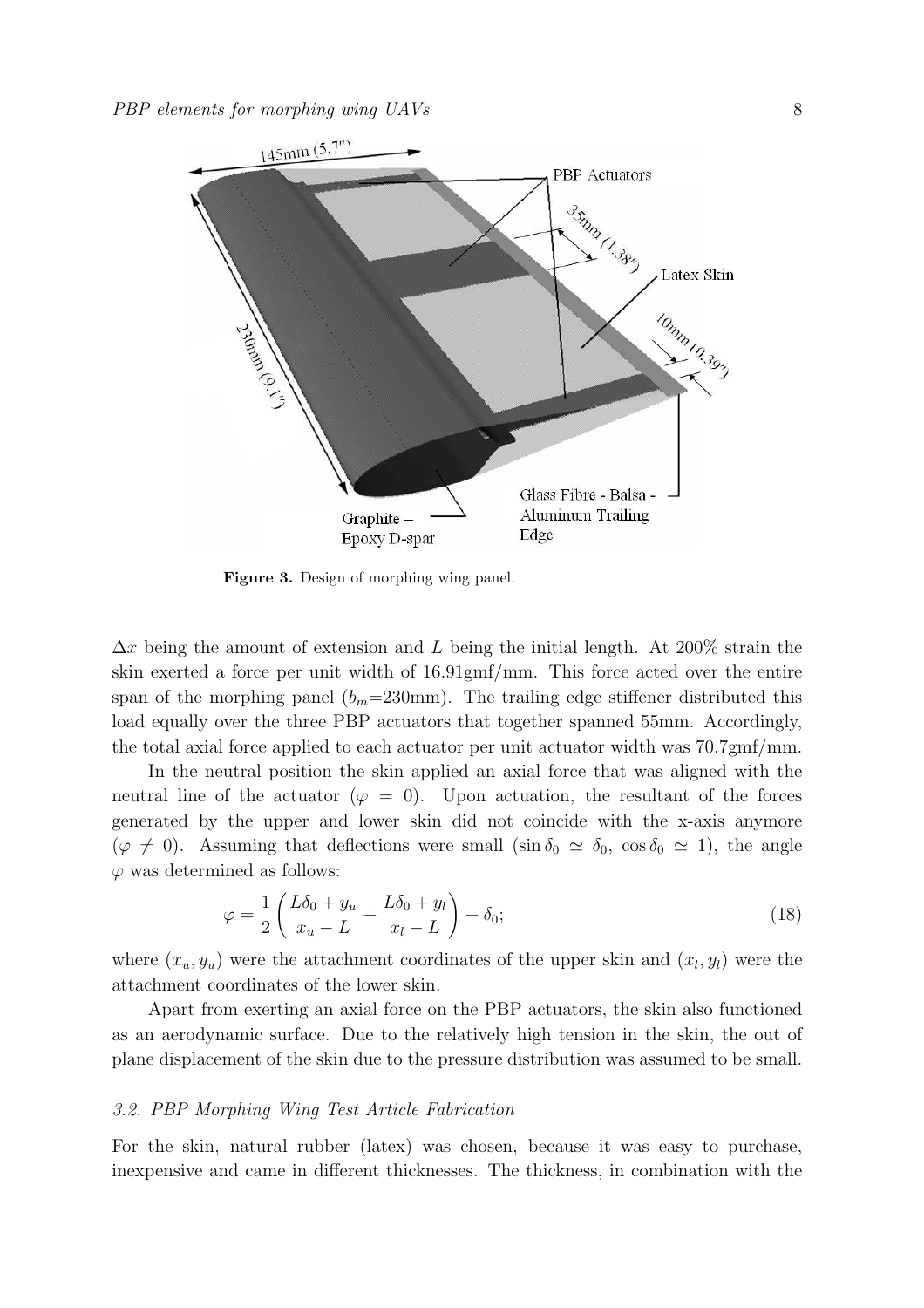#### PBP elements for morphing wing UAVs 9

amount of strain, determined the amount of precompression on the PBP element which was critical to precisely prescribe so that the PBP elements would not be overstressed. Experiments were carried out to find a skin which would have the right thickness to provide the desired precompressive force. A test article was fabricated which consisted of a 100mm (4") wide airfoil section, with two PBP actuator elements, each measuring 15mm (0.59") in width. The chord could be adjusted from 130mm to 155mm (5.2" to 6.2") in order to change the strain in the skin, thereby enabling accurate precompression levels. Figure 4 shows the test article.



Figure 4. Test article dimensions and features.

#### 4. Experimental testing and results

#### 4.1. Quasi static bench testing

Quasi static bench tests were conducted to show the feasibility of the morphing wing concept and to prove that the deflection levels could be increased substantially when precompression was applied, while maintaining good force generation capability. Figure 5 shows a side-view of the test article in a benchtop fixture. It can be seen that by deflecting the PBP elements the total outer airfoil shape was deformed substantially. This showed that in an unloaded situation (no aerodynamic forces present) large-scale active deformation of the wing structure could be obtained using PBP elements.

The test article was used to determine the deflections of the PBP elements, with and without skin applied. Tests were carried out by using sine wave driving signals at a frequency of 0.1Hz. By reflecting a laser off a 5mm diameter laser mirror attached to the trailing edge of the bench test article, end rotations were measured with an accuracy of one tenth of a degree. By adjusting the chord length it was shown that at a chord length of 145mm (5.8") the deflection levels increased more than two times with respect to the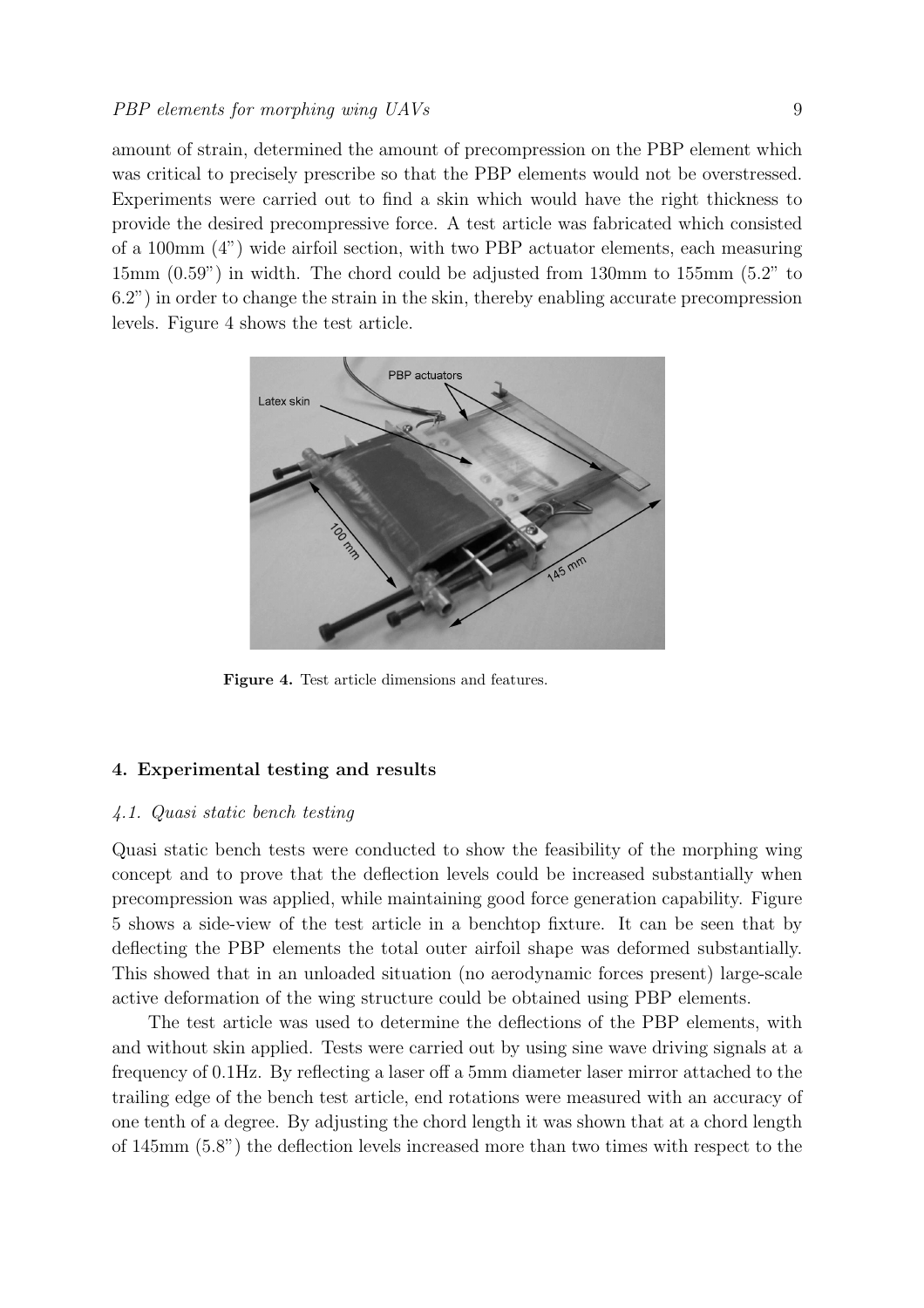

Figure 5. PBP deflections during quasi-static bench tests.

skin-off configuration. Figure 6 shows that a peak-to-peak end rotation of  $\theta = 15.25^{\circ}$ was reached with good correlation between theory and experiment.



Figure 6. Quasi static end rotations as a function of voltage.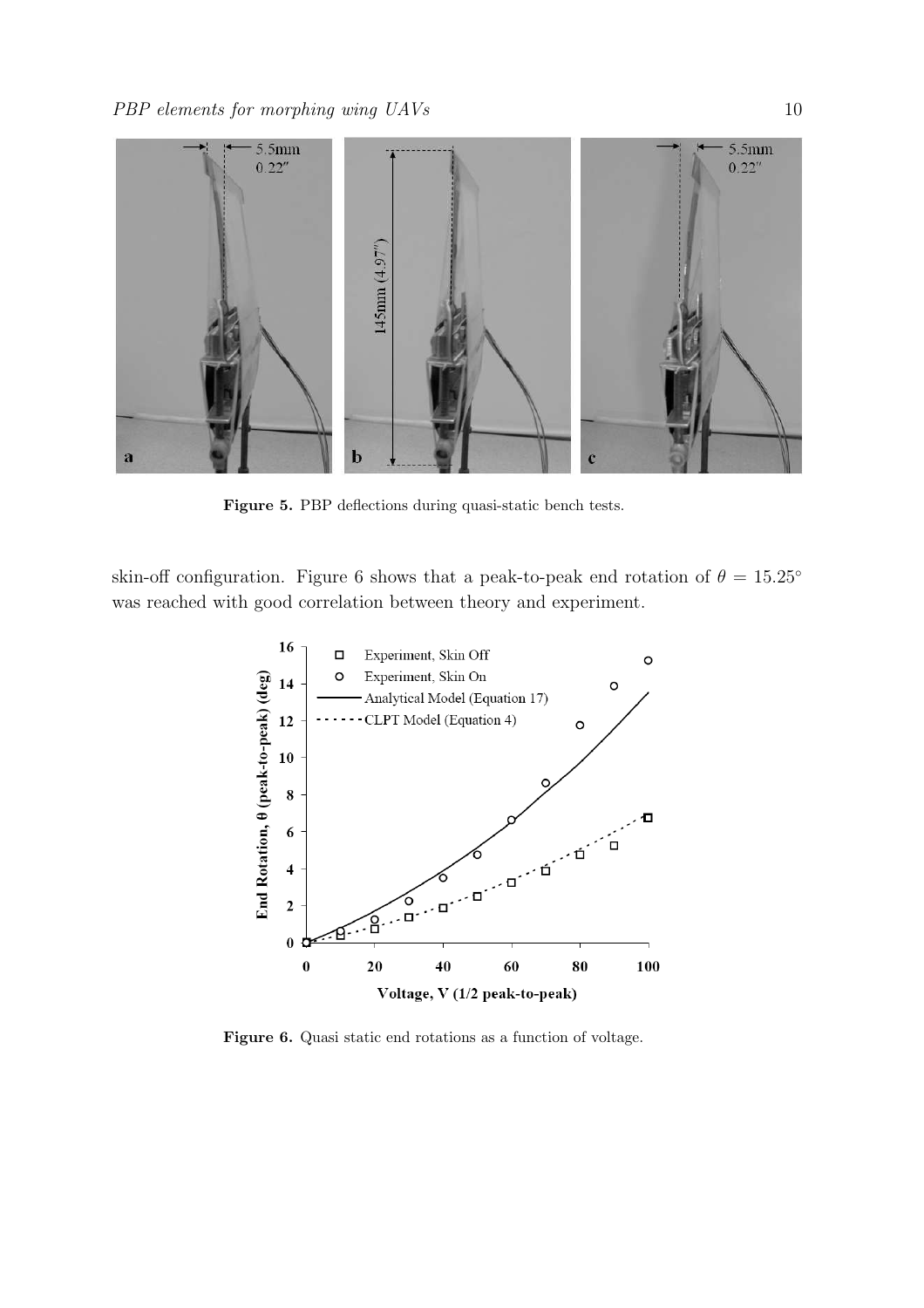#### 4.2. Dynamic bench testing

To determine the change in natural frequency and corner frequency due to the presence of the skin, a dynamic bench test was carried out. A frequency sweep at low voltage (<100V/mm field strength over the piezoelectric sheets) level was used in order to find the resonance peak for both the skin-on and the skin-off configuration of the test article. End rotations were recorded and normalized with respect to the quasi-static end rotations. Figure 7 shows how the resonance peak shifted from 31Hz to 26Hz. Furthermore it can be seen that the corner frequency of the actuator shifted from 38Hz to 34Hz. Above the corner frequency, the end-rotations decreased at approximately 10 db/decade till they became immeasurable at just under 100 Hz.



Figure 7. Normalized end rotations as a function of actuation frequency.

Neglecting the mass increment due to the application of the skin, the relative passive stiffness of the wing can be calculated using:

$$
\frac{K_{skin\;on}}{K_{skin\;off}} = \frac{\omega_{skin\;on}^2}{\omega_{skin\;off}^2} \tag{19}
$$

Substituting the aforementioned values shows that the net stiffness in the actuator assembly was reduced to 70% of the original stiffness. From the dynamic tests, it could be concluded that the pre-compression induced by the skin could still be further increased in order to decrease the effective stiffness even further. A result of even higher precompression loads would have been higher curvatures. However, higher curvatures would have increased the chance of tensile failure of the convex piezoceramic elements. The maximum axial load would have been the perfect column buckling load at which the natural frequency of the system would in theory approach zero. Because the elements needed to be flight hardened, it was decided that a two-fold amplification level would work well simply to demonstrate the concept and system.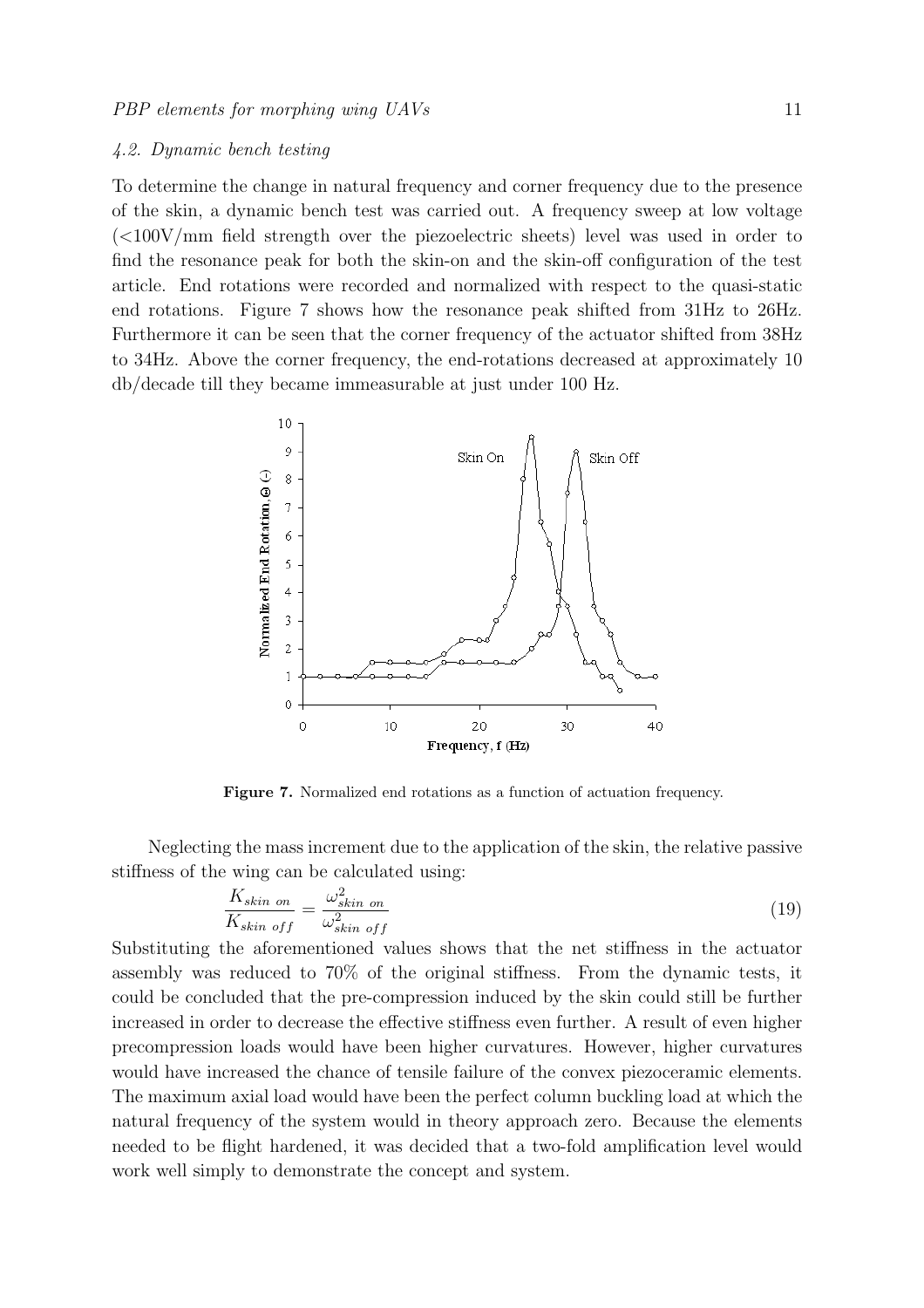### 4.3. Flight testing

To prove the PBP actuated morphing panels in flight, a 1.4m (55") span subscale UAV was equipped with a new wing employing morphing panels at the outboard stations. The wing was straight (no taper or sweep) outboard PBP panels employed NACA 0012 airfoil sections. The wing possessed a dihedral angle of 2 degrees with a chord of 145mm (5.7"). The morphing panels were positioned between the 68% and the 99% of the semi span of the wing. Figure 8 shows the assembled left hand morphing panel.



Figure 8. Assembled morphing wing panel.

The static part of the wing was made out of Balsa wood, using conventional subscale UAV fabrication techniques. To prevent the PBP elements from over-rotating during flight, bump stops were implemented at both edges of each morphing part of the wing. The bump stops were integrated into winglets which were designed to protect the PBP ailerons from handling and ground-contact loads. The maximum allowed vertical tip travel of the trailing edge was restricted to 20mm (0.39") peak-to-peak. Figures 9 and 10 depict the entire aircraft, including the wing with morphing panels at the outboard stations.

Successful flight testing was carried out on 29 April 2005 in Auburn, Alabama under light and variable 5 kt winds, 15deg. C (59 deg. F) and 7 statute miles of visibility. Flight test showed excellent roll control. Figure 11 shows the aircraft just after take-off. With respect to the baseline aircraft, the new PBP equipped aircraft had roughly 38% more roll control authority. Furthermore, the rate of change in rolling moment with respect to trailing edge deflection (control derivative) increased with a factor of 3.7.[31]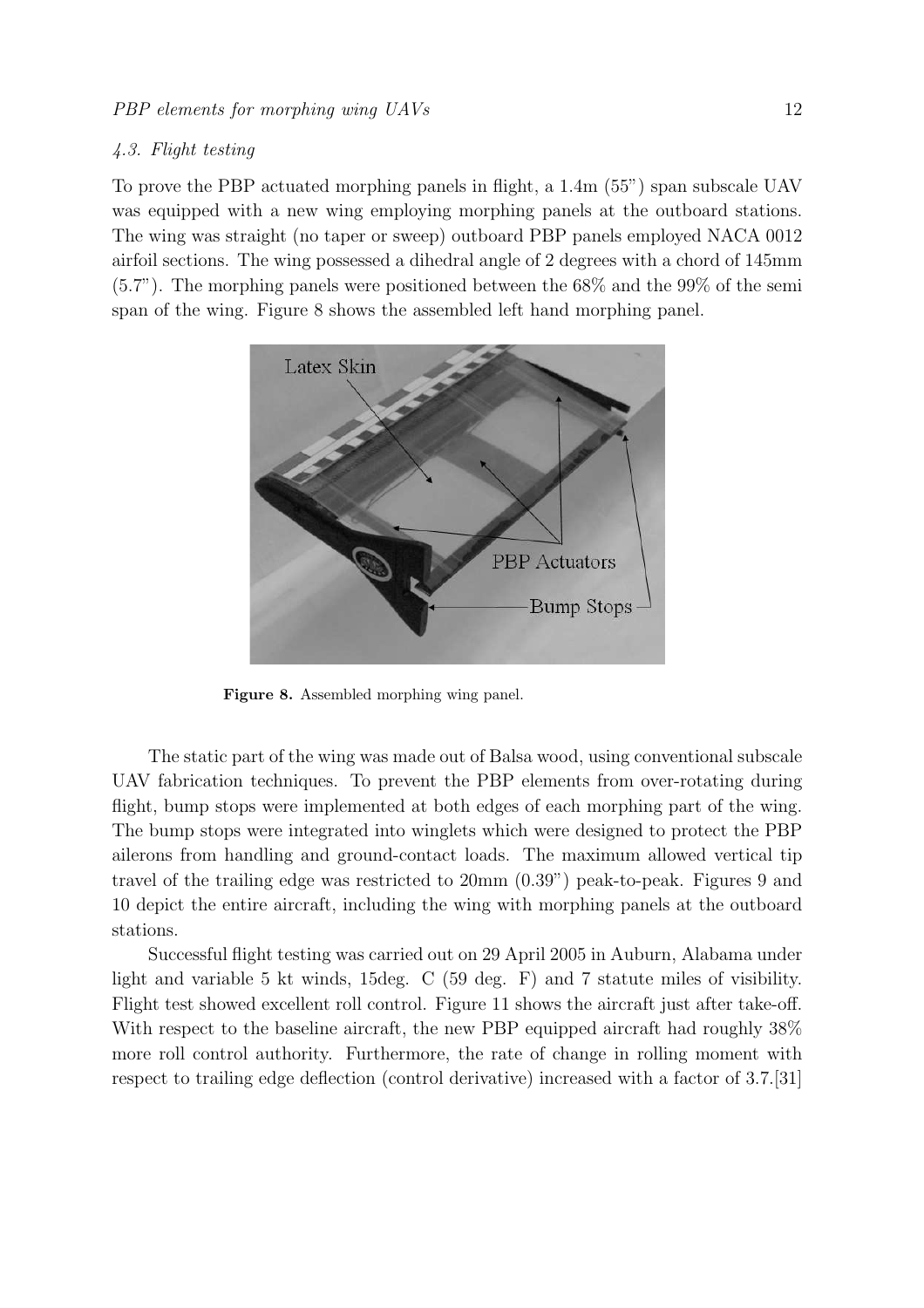

Figure 9. PBP Wing mounted on UAV (topview).



Figure 10. PBP Wing mounted on UAV (sideview).



Figure 11. Morphing Wing UAV Flight Test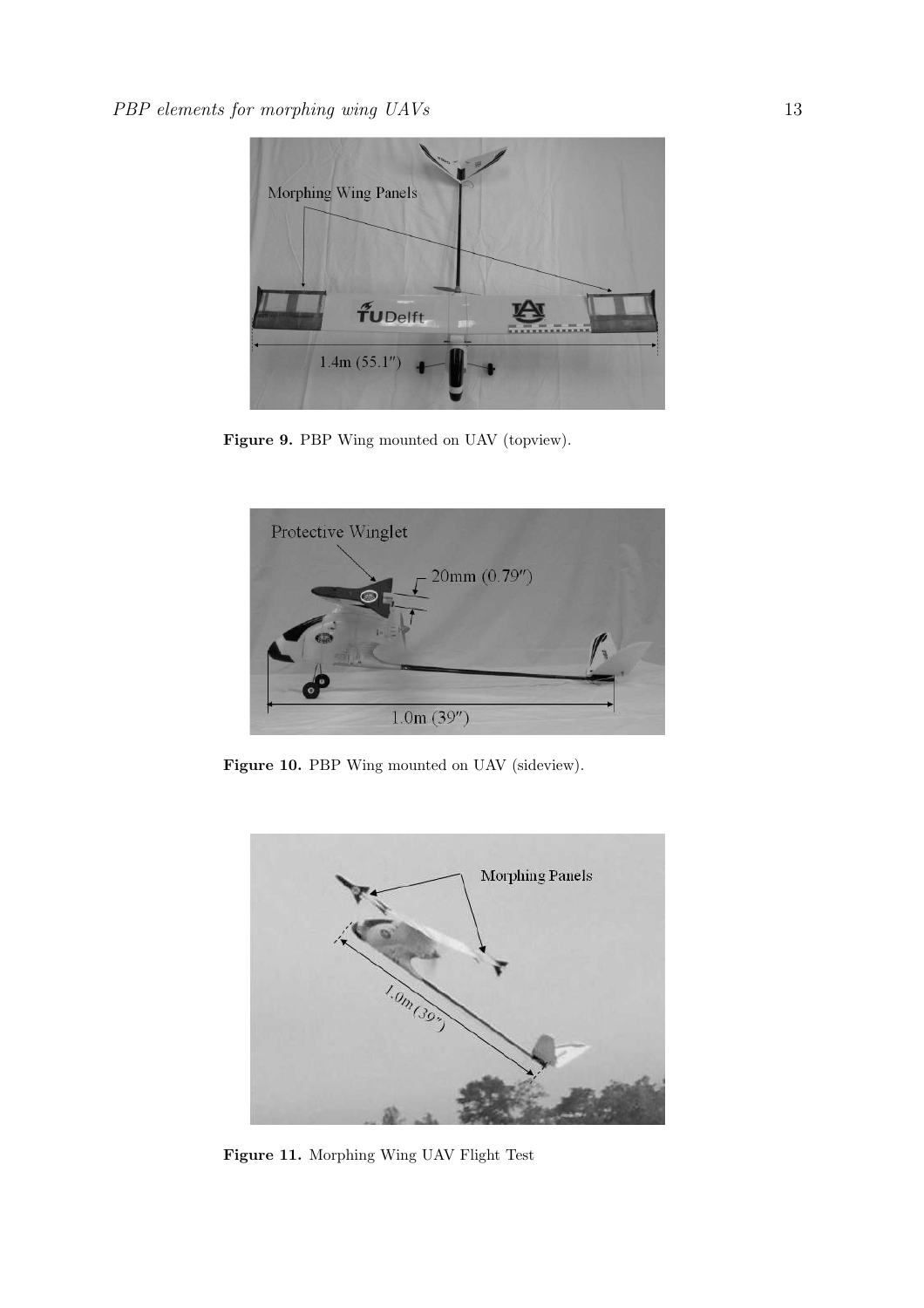#### 4.4. Integration characteristics and comparison

Significant benefits were obtained by switching from a conventional aileron actuated wing to a PBP controlled morphing wing. The PBP equipped wings did not employ any linkages, gears, or heavy servomotors, pushrods, control horns or linkages and were therefore significantly lighter. Since PBP actuators operated under a high voltage but very low current, power consumption and the weight of the control lines was decreased substantially. [28]. This in turn lead to a reduction in battery capacity and consequently battery weight. Unlike conventional servo actuators, the PBP actuators were solid state, so part count, slop and deadband were one to two orders of magnitude lower. [13] Table 1 shows how PBP actuators compare to conventional electromechanical servo actuators.

|                  | Conventional Servoactuator PBP Actuator |                |
|------------------|-----------------------------------------|----------------|
| Max Power        | 24W                                     | 100mW          |
| Max Current      | 5А                                      | 1.4mA          |
| Mass Increment   | 59q                                     | 3g             |
| Slop             | $1.6^\circ$                             | $0.02^{\circ}$ |
| Corner Frequency | 3Hz                                     | 34Hz           |
| Part Count       | 56                                      | 6              |

Table 1. Comparison of electromechanical servo actuator and PBP actuator.

In addition to the aforementioned benefits, the actuator very synergistically formed an integral part of the wing structure. Therefore, the weight of the actuator was not added to the structure, but could already be counted as part of the structural weight. Each panel weighed in total (including wiring) only 43 grams, which compares to a specific weight of l86gmf/m span.[29, 30] This was only a fraction higher than the specific weight of the balsa static structure which amounted to 180gmf/m span. Consequently, the weight increment due to the actuators for this wing amounted to only 3g, which is substantially less than the 59 grams a conventional actuator would add to the aircraft's weight. The complexity of the structure could be greatly reduced by using the skin as aerodynamic surface and at the same time as precompression tool. Moreover, using a PBP actuated morphing wing increased the actuation frequency by an order of magnitude over conventional actuators, with excellent control authority.

#### 5. Conclusions

It can be concluded that Post-Buckled Precompressed (PBP) piezoelectric driven morphing UAV wings have significant benefits over conventionally driven wings. A deflection model employing nonlinear structural relations was shown to predict the behavior of axially compressed PBP elements very well. These elements were designed to be part of a morphing wing structure to take the place of ailerons on a subscale UAV. The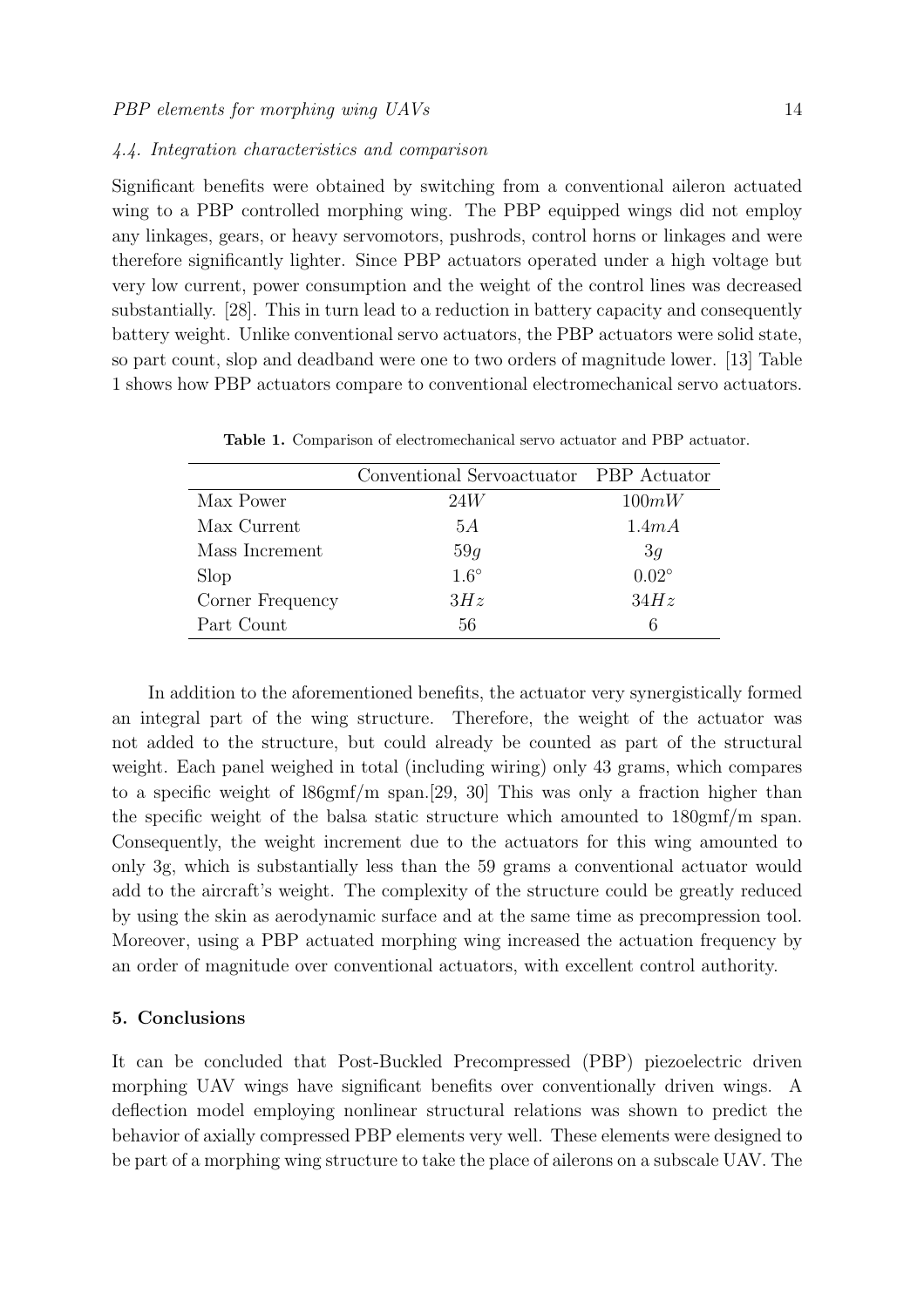PBP elements lead to a weight impact on the total aircraft operating empty weight of only 3g, as compared to conventional servoactuators which induce a 59g weight penalty. Extensive testing demonstrated that by using an elastomeric skin to axially precompress the bender elements, deflections could be increased by more than a factor of two. It was shown that trailing edge angular deflections in excess of 15° peak-to-peak could be generated at speeds up through 34 Hz for under 100mW of total power consumption. It was shown during flight that wing morphing could produce 38% more roll control and 3.7 times greater control derivatives than conventional approaches. Because PBP actuators are solid state and do not employ any linkages, push rods or gears, they operate very efficiently This efficiency leads to a 99.6% decrease in power consumption, 87% reduction in flight control system-related weight, an order of magnitude increase in control actuation bandwidth and an order of magnitude fewer parts than conventional electromechanical servoactuators.

#### Acknowledgements

The authors would like to thank the outstanding contributions of the many students and colleagues who helped with this study, including Mr. Shannon Wheatley, Mr. Christoph Burger, Mr. Lars Krakers and Prof. Michel van Tooren. This study was sponsored by the Department of Aerospace Engineering of Auburn University and the Faculty of Aerospace Engineering of the Technical University of Delft, The Netherlands.

#### References

- [1] Barrett R 1990 Intelligent rotor blade and structures development using directionally attached piezoelectric crystals MS Thesis University of Maryland (College Park, MD)
- [2] Barrett R, Gross R S and Brozoski F 1995 Missile flight control using active flexspar actuators J. Smart Mater. Struct. 8(2) 121-128
- [3] Barrett R, Gross R S and Brozoski F 1995 Design and testing of subsonic all-moving smart flight control surfaces Proc. of the 36th AIAA Structures, Structural Dynamics and Control Conf. (New Orleans, LA, April 1995) (Washington, DC: American Institute of Aeronautics and Astronautics) AIAA paper no. 95-1081, 2289-2296
- [4] Ehlers S and Weisshaar T 1990 Static aeroelastic behavior of an adaptive laminated piezoelectric composite wing Proc. of the 31st AIAA/ASME/ASCE/AHS/ASC Structures, Structural Dynamics and Materials Conf. (Long Beach, CA, April 1990) (Washington, DC: American Institute of Aeronautics and Astronautics) AIAA paper no. 90-1078 28
- [5] Ehlers S and Weisshaar T 1992 Effect of material properties on static aeroelastic control Proc. of the 33rd AIAA/ASME/ASCE/AHS/ASC Structures, Structural Dynamics and Materials conf. (Dallas, TX, April 1992) (Washington, DC: American Institute of Aeronautics and Astronautics) AIAA paper no. 92-2526
- [6] Barrett R 1992 Active plate and wing research using EDAP elements J. Smart Mater. Struct. 1 214-226
- [7] Barrett R 1995 Method and apparatus for structural actuation and sensing in a desired direction US Patent 5,440,193 Aug 1995
- [8] Barrett R and Stutts J 1997 Design and testing of a 1/12th scale solid state adaptive rotor J. Smart Mater. Struct. 1 491-497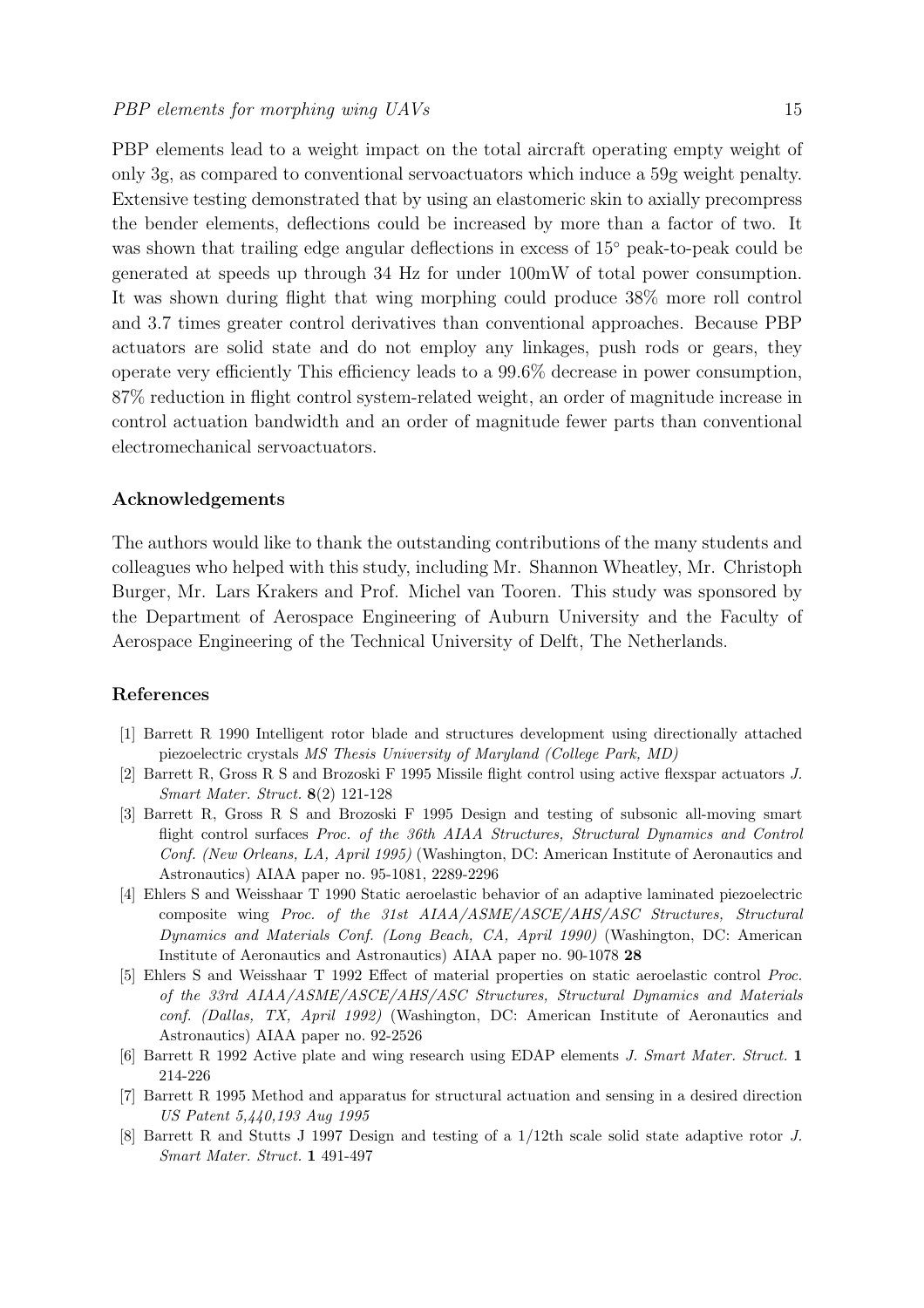- [9] Barrett R 2004 Adaptive aerostructures the first decade of flight on uninhabited aerospace systems SPIE Paper no. 5388-19 Proc. of Society of Photo-Optical Instrumentation Engineers (SPIE) Annual Int. Symp. on Smart Structures and Materials (San Diego, CA, March 2004)
- [10] Barrett R, Burger C and Melian J 2001 Recent advances in uninhabited aerial vehicle (UAV) flight control with adaptive aerostructures *Proc.* of the  $4^{th}$  European Demonstrators Conf. (Edinburgh, Scotland, Dec 2001) (Bristol and Philadelphia: Institute of Physics Publishing) 1-11
- [11] Garcia H, Abdulrahim M and Lind R 2003 Roll Control for a Micro Air Vehicle using Active Wing Morphing Proc. of AIAA guidance, navigation, and control conf. and exhibit (Austin, TX, August, 2003) (Washington, DC: American Institute of Aeronautics and Astronautics) AIAA paper no. 2003-5347
- [12] Barrett R M and Tiso P 2005 PBP Adaptive Actuator Device and Embodiments International patent application  $PCT/NL2005/000054$  by Delft University of Technology (The Netherlands, 18 Feb 2005)
- [13] Barrett R, McMurtry R, Vos R, Tiso P and De Breuker R 2005 Post-buckled precompressed (PBP) elements: a new class of flight control actuators enhancing high speed autonomous VTOL MAVs SPIE Paper no. 5762-16 Society of Photo-Optical Instrumentation Engineers (SPIE) Annual Int. Symp. on Smart Structures and Materials (San Diego, CA, March 2005)
- [14] Barrett R, Vos R, Tiso P, and De Breuker R 2005 Post-buckled precompressed (PBP) actuators: enhancing VTOL autonomous high speed MAVs Proc. of the 46th AIAA/ASME/ASCE/AHS/ASC structures, structural dynamics and materials conf. (Austin, TX, Apr 2005) (Washington, DC: American Institute of Aeronautics and Astronautics) AIAA paper no. 2005-2113
- [15] Moskalik A J and Brei D 1997 Deflection-voltage model and experimental results for polymeric piezoelectric c-block actuators AIAA J. 35(9) 1556-1558.
- [16] Ervin J D and Brei D 1998 Recurve piezoelectric-strain-amplifying actuator architecture IEEE/ASME Trans. Mechatron 3(4) 293-301
- [17] Niezrecki C, Brei D, Balakrishnan S and Moskalik A 2001 Piezoelectric actuation: state of the art Shock and Vib. Digest 33(4) 269-280.
- [18] Devoe D L and Pisano A P 1997 Modeling and optimal design of piezoelectric cantilever microactuators J. of Microelectromechanical Systems 6(3) 266-270.
- [19] Kim S G and Koo M K 2000 Design of a micro-actuator array against the coupled nature of microelectromechanical systems (MEMS) processes Annals of the CIRP 49(1)
- [20] Steyn J L, Li H Q, Roberts D C, Turner K T, Yaglioglu O, Su Y H, Schmidt M A, Spearing S M, Hagood N W and Micak R 2002 Hydraulic Amplification Devices for Microscale Actuation Solid-State Sensor, Actuator and Microsystems Workshop (Hilton Head Island, SC, June 2-6) 50-53
- [21] Lesieutre G A and Davis C L 1997 Can a coupling coefficient of a piezoelectric actuator be higher than those of its active material? J. Intell. Mater. Syst. Struct. 8(10) 859-867
- [22] Lesieutre G and Davis C 2001 Transfer having a coupling coefficient higher than its active material U. S. Patent 6,236,143 May 2001
- [23] Benjeddou A 2000 Advances in piezoelectric finite element modeling of adaptive structural elements: a survey Computers and Structures 76(1-3) 347-363
- [24] Giannopoulos G, Santafe Iribarren F and Vantomme J 2006 Thermal-electrical-mechanical coupled FE buckling analysis of smart plates using discrete layer kinematics SPIE Paper no. 6166- 27 Society of Photo-Optical Instrumentation Engineers (SPIE) Annual Int. Symp. on Smart Structures and Materials (San Diego, CA, Feb-Mar 2006)
- [25] De Breuker R, Tiso P, Vos R and Barrett R 2006 Nonlinear SemiAnalytical Modeling of PostBuckled Precompressed (PBP) Piezoelectric Actuators for UAV Flight Control Proc. of the 47th AIAA/ASME/ASCE/AHS/ASC Struct., Structural Dynamics and Mater. Conf. (Newport, RI, Apr 2006) (Washington, DC: American Institute of Aeronautics and Astronautics) AIAA paper no. 2006-1795
- [26] Jones R M 1975 Mechanics of Composite Materials (New York: Hemisphere Publishing